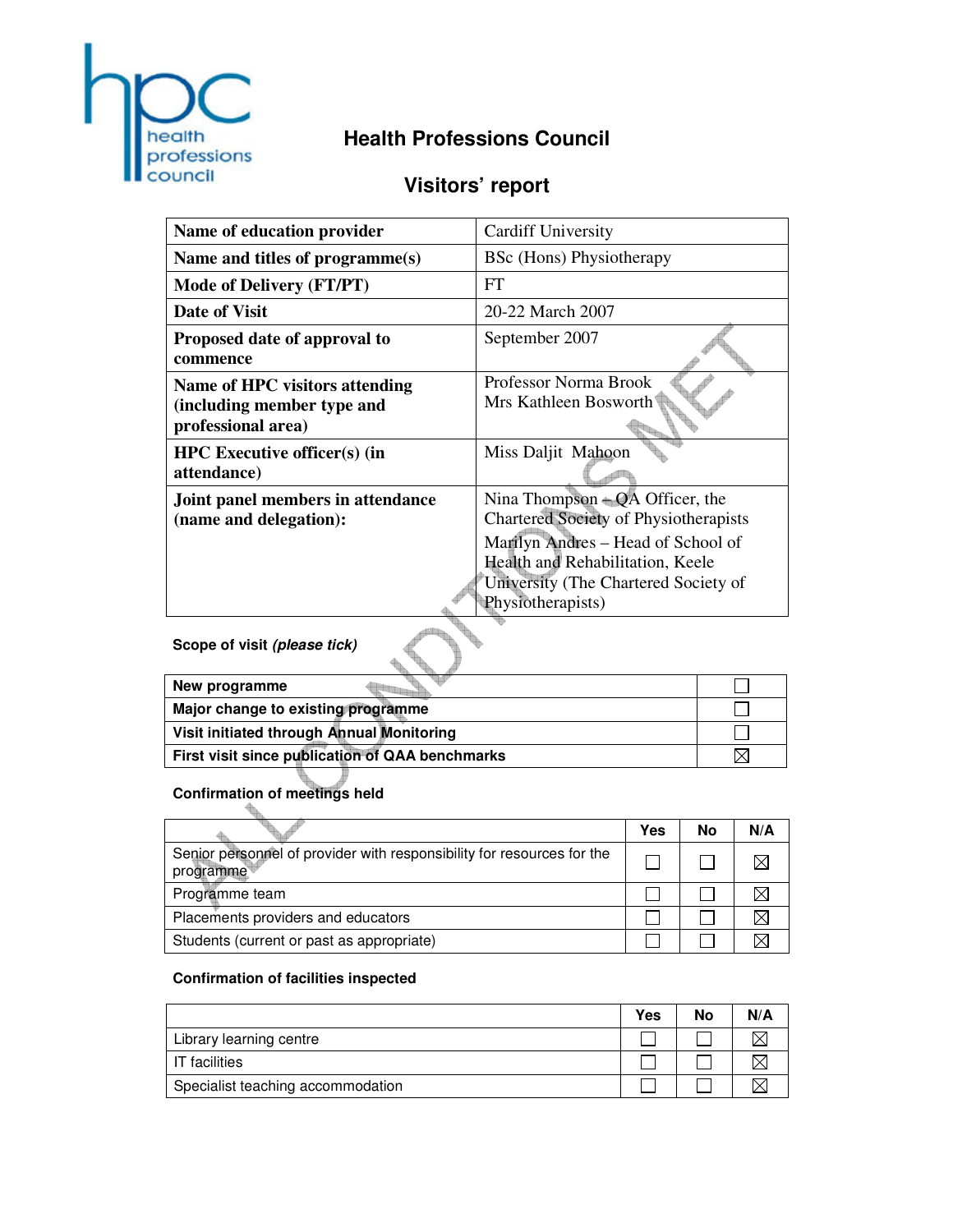**Confirmation that particular requirements/specific instructions (if any) of the Education and Training Committee that have been explored e.g. specific aspects arising from annual monitoring reports.** 

| Requirement (please insert detail) | Yes | No | N/A |
|------------------------------------|-----|----|-----|
|                                    |     |    |     |
|                                    |     |    |     |
| ×,                                 |     |    |     |

| Proposed student cohort intake number please state |  | <b>Max120</b> |
|----------------------------------------------------|--|---------------|
|----------------------------------------------------|--|---------------|

The following summarises the key outcomes of the Approvals event and provides reasons for the decision.

# **CONDITIONS**

#### **Condition 1**

**SET 3 Programme Management and Resource Standards 3.11 Throughout the course of the programme, the education provider must have identified where attendance is mandatory and must have associated monitoring mechanisms in place.** 

#### **Condition:**

The programme team need to ensure that the implementation of the attendance regulation is clearly and firmly articulated within the course document and student handbook. Also statements referring to the regulations for both the regulatory body and professional body need to be rectified, so that it does not imply that HPC stipulates the number of clinical hours, for e.g. course document p63, paragraph 5.2.2 and within the student handbook, appendix 11.

The programme team must redraft and submit evidence to ensure this condition has been met

# **Reason:**

The visitors felt that the information provided within the documentation relating to the attendance regulation was not clearly articulated. Students need to be clearly informed of the attendance regulations.

Also, statements within the documentation referring to HPC number of clinical hours are misleading for HPC does not stipulate number of hours. This needs to be rectified.

# **Condition 2**

**SET 4. Curriculum Standards** 

**4.1 The learning outcomes must ensure that those who successfully complete the programme meet the standards of proficiency for their part of the Register.**